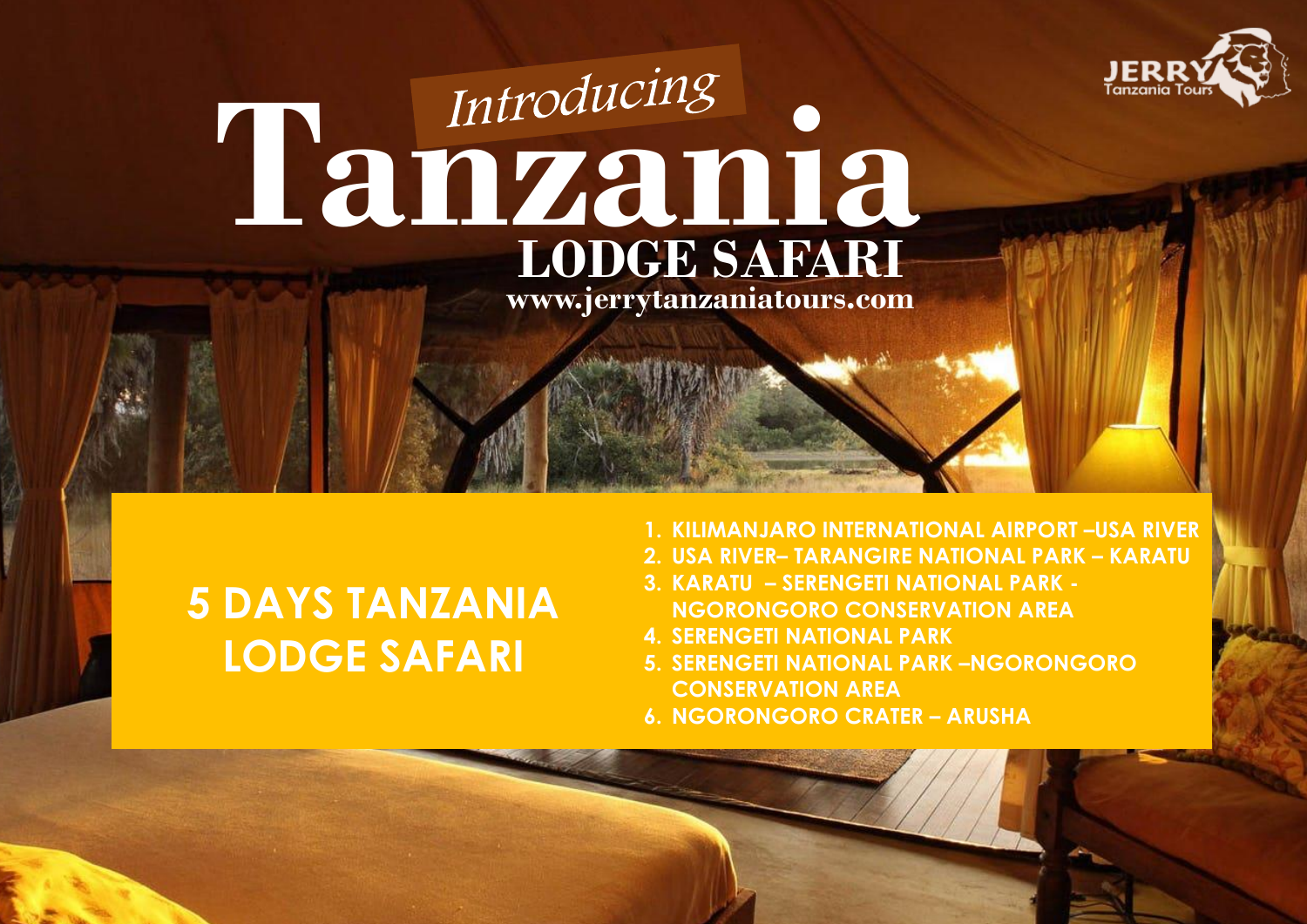

## **TOUR HIGHLIGHTS:**

Visiting three of Tanzania's natural wonders, this five-day safari is sure to leave you some superb memories to take home – and keep forever. Departing from Usa River, your first destination in the Northern Circuit will be mighty Tarangire: beautiful, diverse and teeming with wonderful wildlife... Next up comes Serengeti National Park, an incomparable place and a favorite with animals and visitors alike. After two nights there, only a natural wonder like the aweinspiring Ngorongoro Crater would be enough to drag you away. You will descend into the crater to see its many fascinating inhabitants.

## **DAY 1: KILIMANJARO INTERNATIONAL AIRPORT TO USA RIVER**

A staff member of Jerry Tanzania Tours will pick you up from the Kilimanjaro International Airport (JRO). From here you will be driven to Ngare Sero Mountain Lodge in Usa River, close to Arusha and briefed on your forthcoming safari. Enjoy a restful night before beginning your adventure tomorrow!

## **ACCOMMODATION: Ngare Sero Mountain Lodge DAY 2: USA RIVER – TARANGIRE NATIONAL PARK – KARATU**

You'll depart from Usa River after breakfast for the approximately two-hour journey to Tarangire National Park. Along the way, your eyes will be opened to all the colours and character of Tanzania: perhaps some Maasai herdsmen driving their flocks of goats to new pastures. You'll get to know your driver-guide, amazed at his depth of knowledge as he effortlessly answers all your questions. Once you've entered Tarangire, you'll begin your game drive across a rich vista of endless golden savannah that surrounds the Tarangire River. Tarangire is huge. As you stand at the park gate and look south, it stretches as far as the eye can see. Known as the 'Elephant Playground,' this spectacular park contains largest population of these mighty mammals. But Tarangire is also home to buffalo, lion, gnu, zebra and gazelle and the park can rival Serengeti for sheer animal densities. What might you see today? Perhaps a solitary male lion stretched out beneath a tree, perhaps a trio of male cheetah enjoying some lazy bonding-time in the sun. Maybe some graceful Grant's gazelle or zebra bounding away from the road or a couple of giraffes munching happily from the choicest acacia branches. For Tarangire specialties, look out for kudu and oryx.

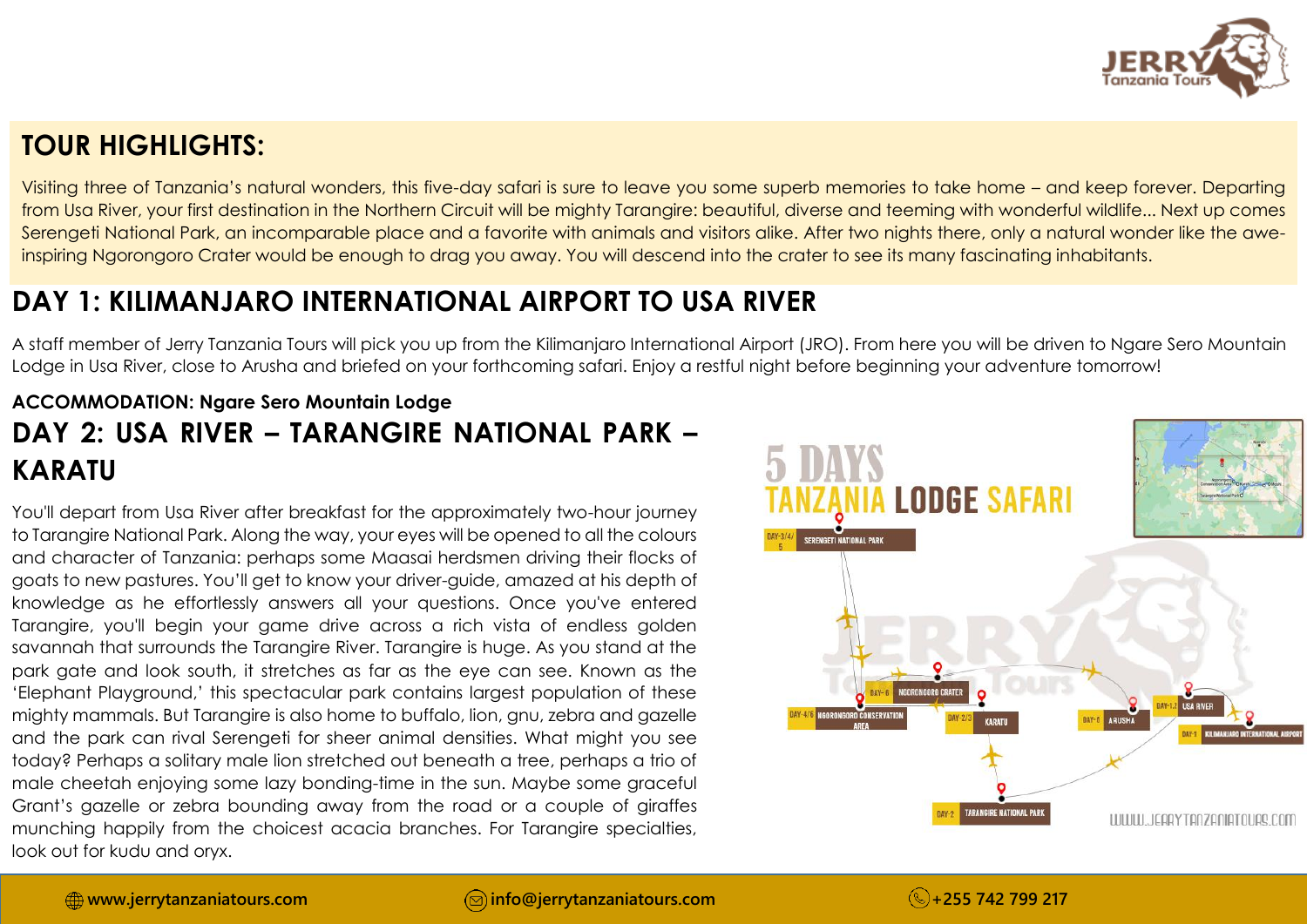

Here as in other parks, it pays not to ignore the small animals. It is so easy to be mesmerized by the power and majesty of an elephant or the elegance of the giraffe. Ask your guide to find you an agama lizard, especially a male one who changes colour in front of you according to the temperature! Or a hyrax, known as pimbi, an insignificant-looking creature of around 30 cm in length…who astonishingly is related to elephant!

Not many trees will pass you by without something of avian interest catching your eye. A memorable flash of colour might be a lilac-breasted roller or superb starling. Ostrich are plentiful and it is hard not to chuckle at the sighting of the well-named, studious-looking secretary bird as it awkwardly pads across the grasslands.

The park is also famous for its noble baobab trees, rolling savannah and acacia woodland. It can be dusty – wear a scarf over your mouth - but this is a minor inconvenience for sighting wildlife in such abundance. After an extensive game drive and a picnic lunch, you will leave the park to make your way to the cooler regions of the Ngorongoro highlands.

#### **ACCOMMODATION: Tloma Lodge**

**MEAL PLAN:** Breakfast will be provided by the Ngare Sero Mountain Lodge. Lunch will be a nutritious and balanced meal, also provided by the hotel for you to take out on safari. Your evening meal will be a full, cooked dinner created by the chef and his team at the Tloma Lodge.

## **DAY 3: KARATU TO SERENGETI NATIONAL PARK, BY WAY OF NGORONGORO CONSERVATION AREA**

After breakfast, you will set off for your next destination, the stunning Serengeti National Park, a distance of 166 km and a journey time of around 3  $\frac{1}{2}$ hours. By late morning, you will reach Serengeti, a UNESCO World Heritage Site and the country's oldest and most celebrated national park and take a game drive. There are surely not many better places on earth to see such quantities and variety of wildlife. You will absorb the breath-taking scenery, fantastic changing light and – of course – spot the many animals choosing to make their home here. Your dedicated driver-guide will be delighted to share with you his knowledge of this incredible place and its flora and fauna. With thousands of predators – and their prey numbering in the hundreds of thousands – it is no surprise that there is always something fascinating happening amongst the wildlife populations. Your driver-guide may find you lion, leopard, elephant, zebra, cheetah and antelope on today's safari… just some of the many species here. Snap off some memorable photos, but don't forget to simply take a deep breath and enjoy nature in its real-time, raw beauty. After the game drive, you will be taken to your accommodation for some welcome rest, your evening meal and to spend the night.

#### **ACCOMMODATION: Sound of Silence**

**MEAL PLAN:** Breakfast is enjoyed at the Tloma Lodge. Lunch will be a nutritious and balanced meal, also provided by the lodge for you to take out on safari. Your dinner will be a delicious meal at the Sound of Silence.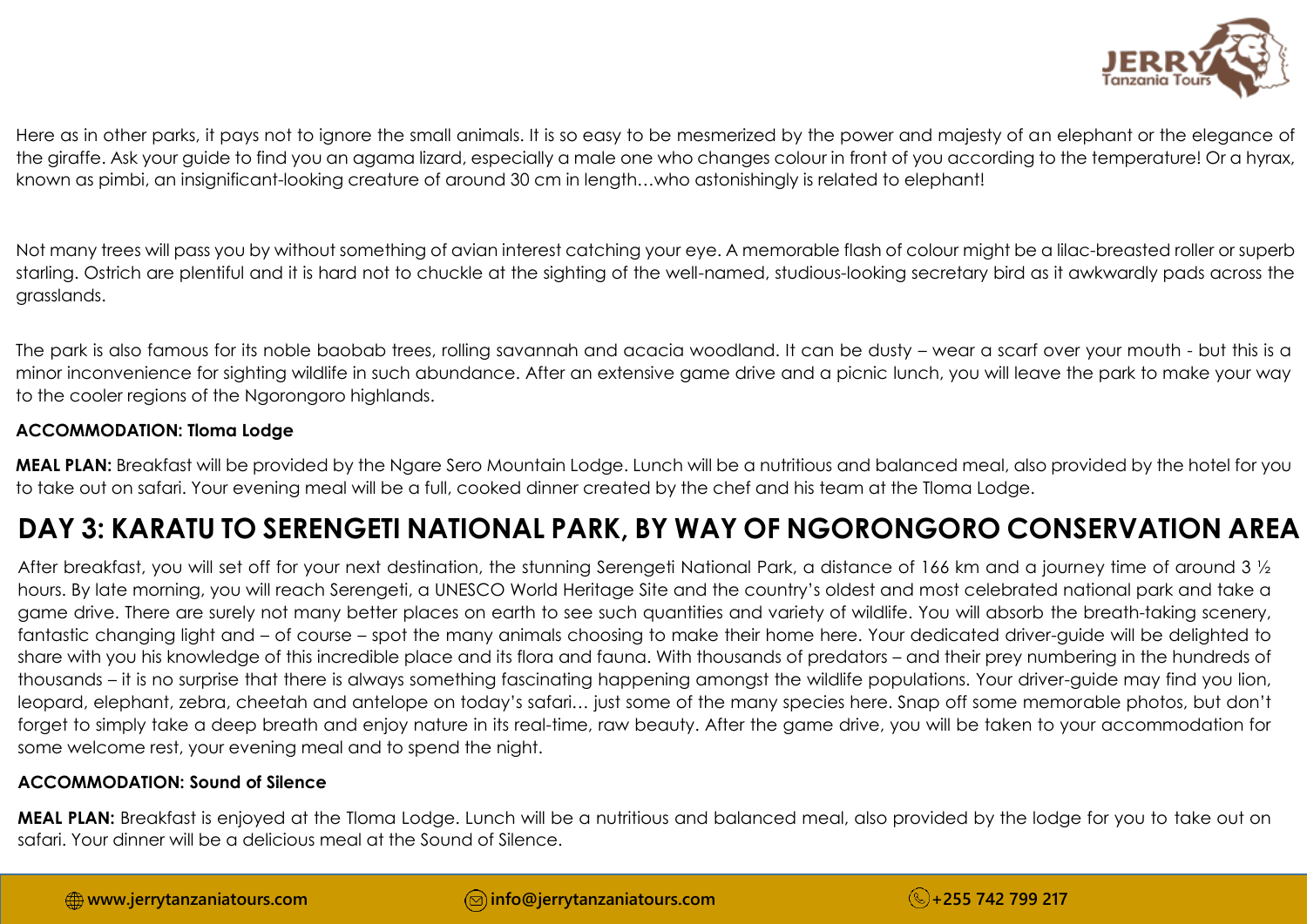

## **DAY 4: SERENGETI NATIONAL PARK**

Waking up in the Serengeti is something really special. Sights, sounds and smells of Africa are all around you, and ahead is a full day of adventure in the world's most famous national park. After breakfast, you start today with the morning section of your game drive in Serengeti National Park, marveling at the stunning scenery, ever changing light and always entertaining wildlife, all explained to you by your expert driver-guide.

The Seronera River weaves its way through this area, providing waters for all species of wildlife. You will also see the distinctive rocky outcrops, the famous kopjes which characterize the Serengeti landscape. Kopjes are very hard and often granite. They have been aged at maybe 600 million years old and created even before the earth's surface was pushed up from the ocean. Lions and other cats frequent these stony places and they are also home to snakes and hyraxes. Slowly weathering in wind and rain, they are peeling off in layers, which you may see on close inspection. Lunch will be an unforgettable experience, enjoyed in the middle of the bush. After lunch, you set off again, searching for wildlife in this awe-inspiring park. Serengeti's wonders evolve subtly as the day progresses. The myriad animals and birds are the 'stars of the show' and Nature's dramas can unfold at any time. Of course, the animals don't work to a timetable, so you may find lion or leopard, elephant and zebra, cheetah and antelope at any time on your drives. Look out for the magnificent sight of the world's heaviest bird capable of flight, the Kori Bustard. The avian equivalent of a lumbering cargo plane, it can weigh up to 15 kg and has a wingspan of nearly three metres! At the end of the afternoon, you return to the accommodation for dinner and some muchneeded rest.

#### **ACCOMMODATION: Sound of Silence**

**MEAL PLAN:** Breakfast is enjoyed at the Sound of Silence. Lunch will be a nutritious and balanced meal, also provided by the tented resort for you to take out on safari. Your dinner will be a delicious meal at the Soul of Silence.

**NOTE:** For those who have booked a hot air balloon safari for today, you will be picked up from the tented resort at 05.00 hours for a 06.00 hours departure. After your 60 – 90-minute aerial adventure, bush breakfast and champagne, your driver will pick you up for your full-day game drive.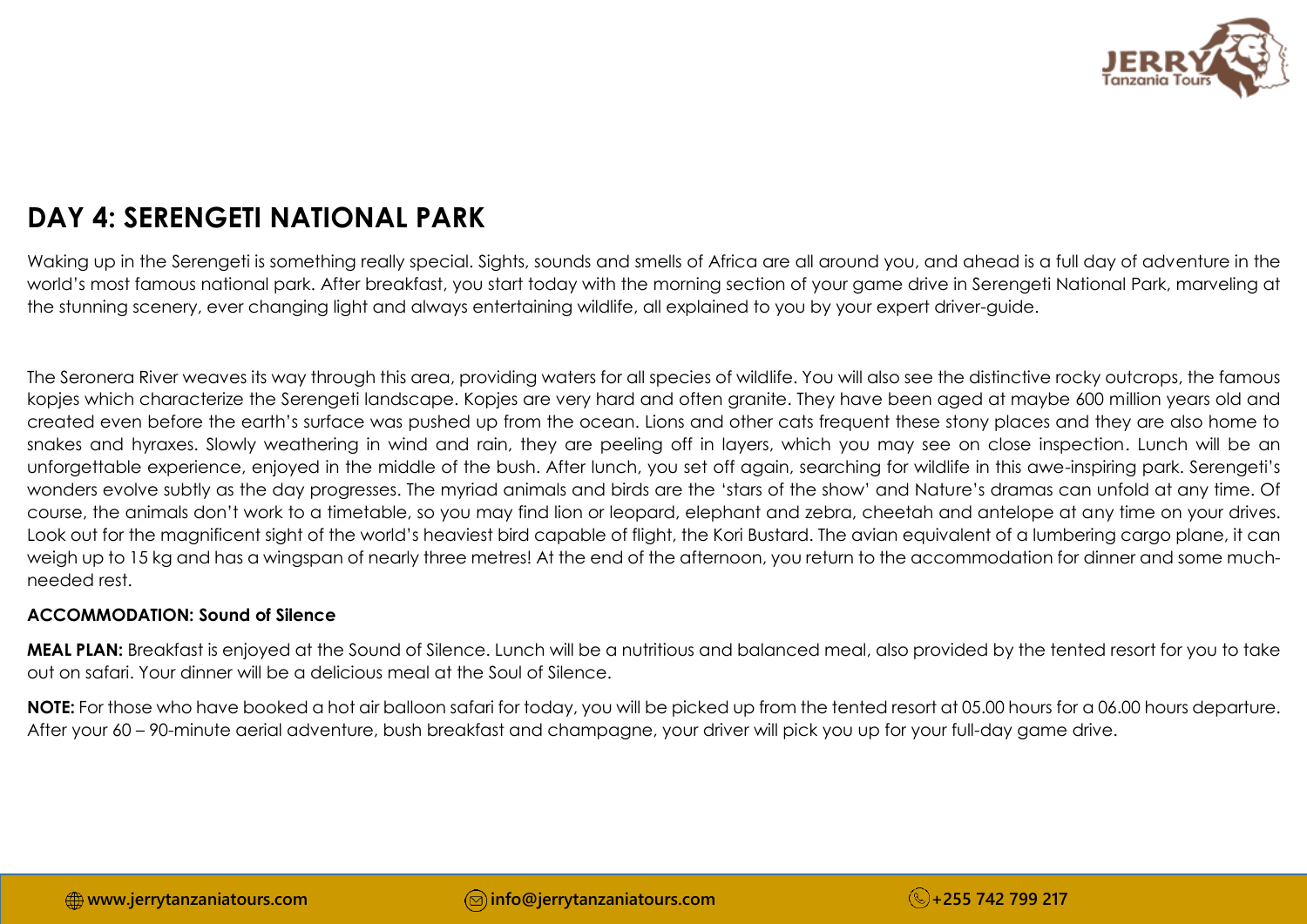

## **DAY 5 SERENGETI NATIONAL PARK – NGORONGORO CONSERVATION AREA**

Following breakfast, you will have a morning game drive in amazing Serengeti, marveling at its animal inhabitants. With its informative visitor centre, the Seronera area of Central Serengeti is the national park's most popular area. And it is very popular with the wildlife, too. The Seronera river enjoys year-round waterflow, so there is always something of interest to observe. Several game drives can be undertaken here and might reveal lions in sizeable prides, hippo or herds of elephants - whose populations in the park have risen in recent times. Depending on other attractions, you may choose to call in at the Serengeti Visitor Centre, where there is an excellent explanation of the park's eco-system and a chance to understand the history of conservation in this area. In particular, you will find out about the work of Bernhard Grzimek and the Frankfurt Zoological Society who had the foresighted vision of preserving the Serengeti's eco-system. Even at the center, you may well find wildlife: populations of hyrax and mongoose, as well as many small bird species. After lunch, you will head south-east towards Ngorongoro Conservation Area. If it has not already struck you with its vastness, Serengeti's 'endless plains' will make a deep impression on you as you will take the long, straight road which passes Simba Kopjes (famous from 'The Lion King') to reach Naabi Hill Gate, close to the divide between Serengeti and Ngorongoro. Here you can gather information at the gate's visitor center, clamber up the hill for superb views back over the plains, or look out for a colorful agama lizard among the rocks.

#### **ACCOMMODATION: Ngorongoro Lion's Paw Camp**

**MEAL PLAN:** Breakfast is enjoyed at the Sound of Silence. Lunch will be a nutritious and balanced meal, also provided by the tented resort for you to take out on safari. Your dinner will be a delicious meal at the Ngorongoro Lion's Paw Camp.

## **DAY 6 NGORONGORO CRATER – ARUSHA**

From your accommodation, you will set off after breakfast, a 6am departure to reach the rim and then descend into the vast crater itself. At one side there's the Lerai Forest, classic mountain forest landscape with almost tropical characteristics. This is good elephant country, so keep your eyes peeled. By the side of the nearby swampland is what is sometimes called the 'elephant graveyard' as the mighty male tuskers at the end of their lives come to chew on the soft, swampland grasses once their teeth have failed them.The crater has a population of around 120 lions, with well-defined territories; 15,000 gnu, 9,000 zebra, 400 hyenas, and around 50 black rhino. Many gnu and other herd animals are resident, benefiting from the many sources of year-round waters and are boosted by some migrators in season. Buffalo, Serval, Jackal, Thomson's gazelle and eland are also present in numbers. Hippos can be found in pools and swampland and highland birdlife is colourful and plentiful around the waters. Flamingos can often be seen in Lake Magadi, which occupies part of the crater floor. After your morning game drive in this stunning crater and then lunch, you will have a 3 ½ hour journey, covering the 192 km back to Arusha.

**MEAL PLAN:** Breakfast is served at Ngorongoro Lion's Paw Camp. Lunch will be a nutritious and balanced meal, also provided by the camp for you to take out on safari and enjoyed after your morning game-drive, before you return to Arusha. As today is the end of safari, please note that dinner tonight is not included in the tour.

**DEPARTURE INSTRUCTIONS:** Please note this 5 Days Tanzania Lodge Safari ends at Arusha at 17:00hrs, your departure can only take place tomorrow if you have booked a domestic flight which departs from Kilimanjaro International Airport at 07:10hrs and onwards or an international flight which departs at 06:40hrs and onwards. Thus, you will need to book an extra night's accommodation (not included in the tour price) and take a flight the following day.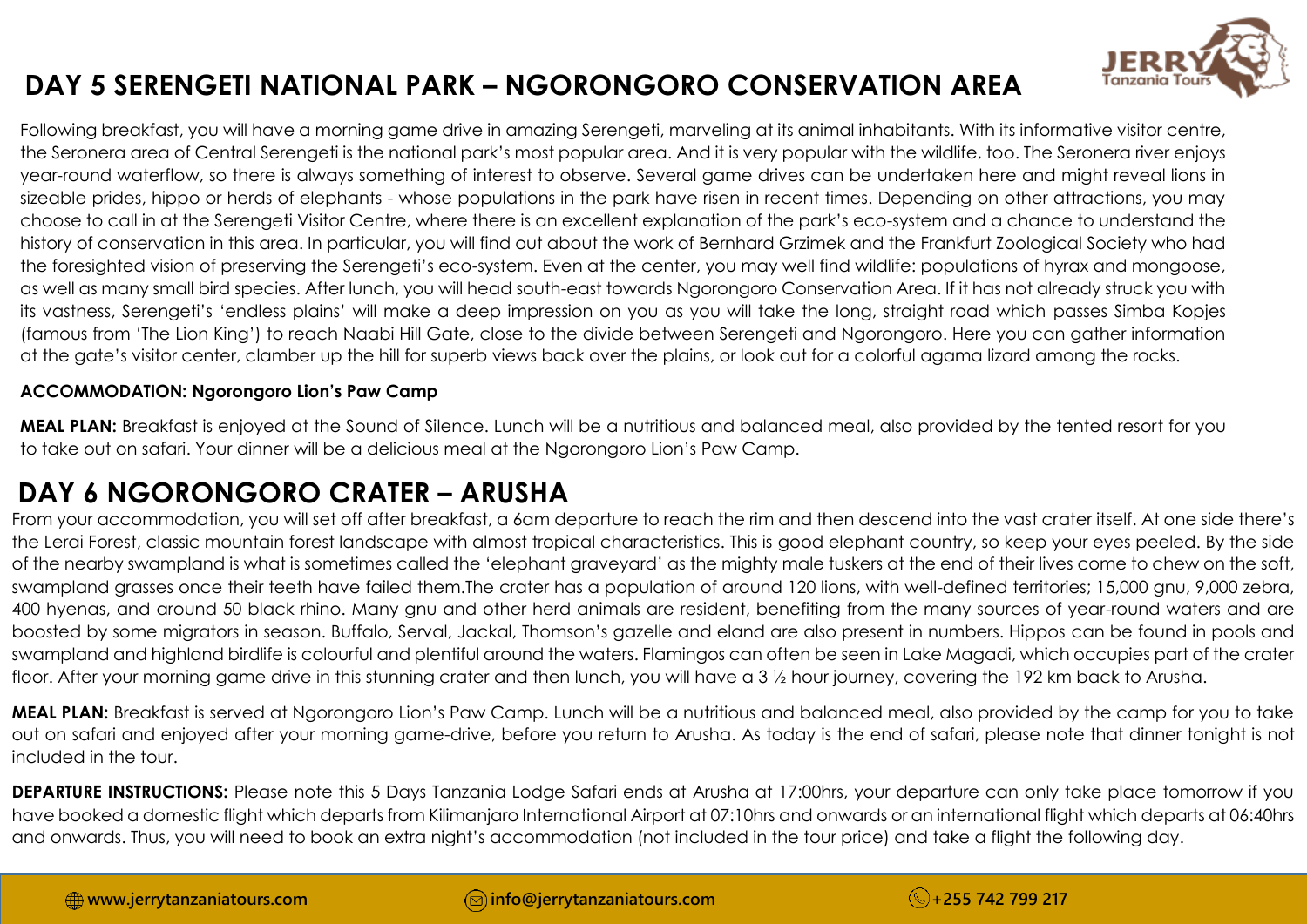

## **PRICE:**

| <b>WE DEVENTION CENTER PARTY.</b> | 1 PAX   | 2 PAX   | 3 PAX   | 4 PAX   | 5 PAX   |
|-----------------------------------|---------|---------|---------|---------|---------|
|                                   | \$4,624 | \$3,042 | \$2,629 | \$2,377 | \$2,262 |

## **PRICE - EXCLUDE AIRPORT PICK-UP**

| 5 DAYS LODGE SAFARLY | 1 PAX   | 2 PAX   | 3 PAX   | 4 PAX   | 5 PAX   |
|----------------------|---------|---------|---------|---------|---------|
|                      | \$4,560 | \$3,010 | \$2,608 | \$2,346 | \$2,237 |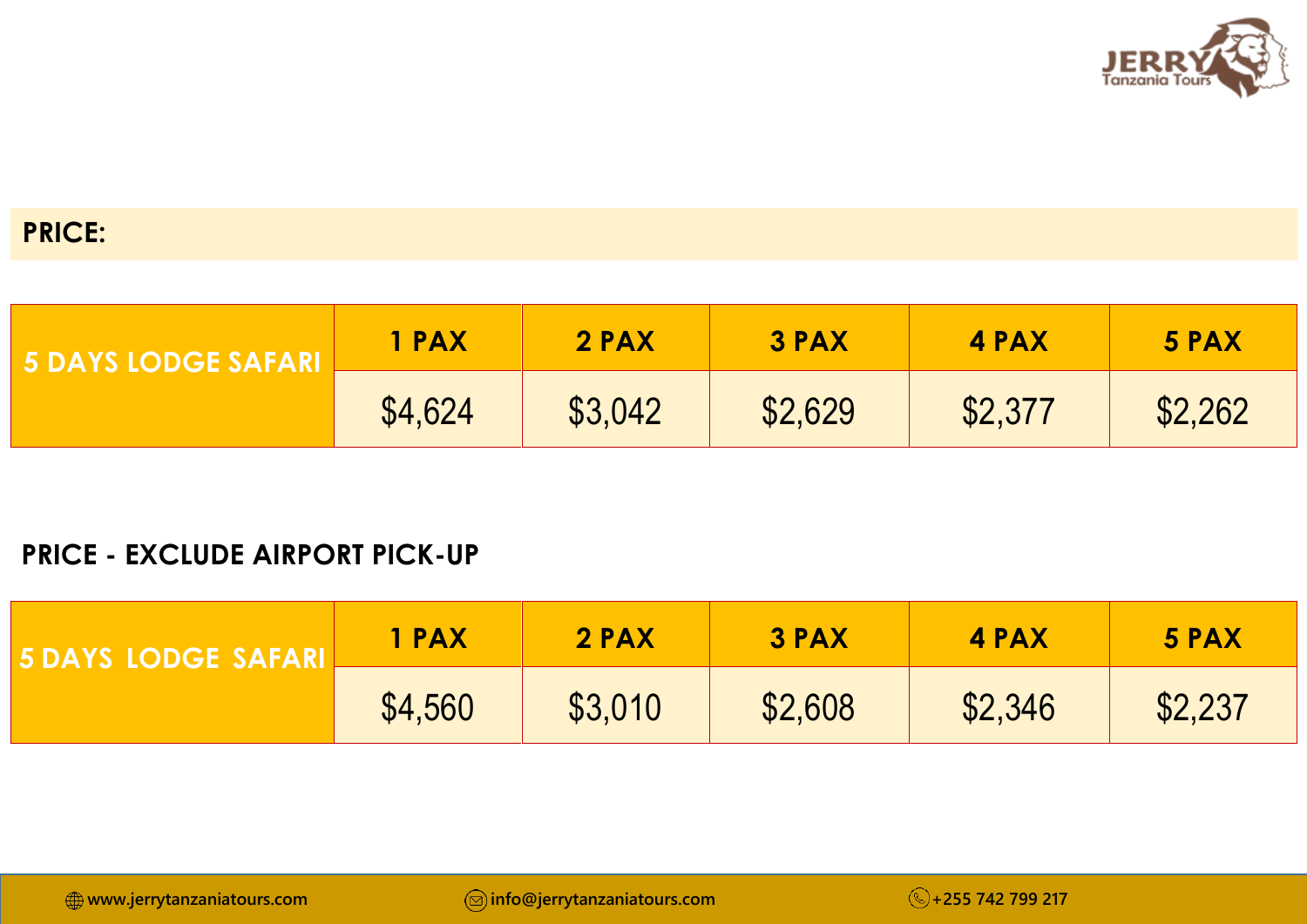

## **PRICE - EXCLUDE AIRPORT DROP-OFF**

| <b>5 DAYS LODGE SAFARLE</b> | 1 PAX   | 2 PAX   | 3 PAX   | 4 PAX   | 5 PAX   |
|-----------------------------|---------|---------|---------|---------|---------|
|                             | \$4,560 | \$3,010 | \$2,608 | \$2,346 | \$2,237 |

## **PRICE - INCLUDE NIGHT AFTER SAFARI**

| <b>5 DAYS LODGE SAFARL</b> | 1 PAX   | 2 PAX   | <b>3 PAX</b> | 4 PAX   | 5 PAX   |
|----------------------------|---------|---------|--------------|---------|---------|
|                            | \$4,786 | \$3,136 | \$2,746      | \$2,471 | \$2,370 |

### **PRICE - EXCLUDE NIGHT BEFORE SAFARI**

| I 5 DAY | <b>I PAX</b> | 2 PAX   | <b>3 PAX</b> | 4 PAX   | 5 PAX   |
|---------|--------------|---------|--------------|---------|---------|
|         | \$4,462      | \$2,948 | \$2,512      | \$2,283 | \$2,154 |